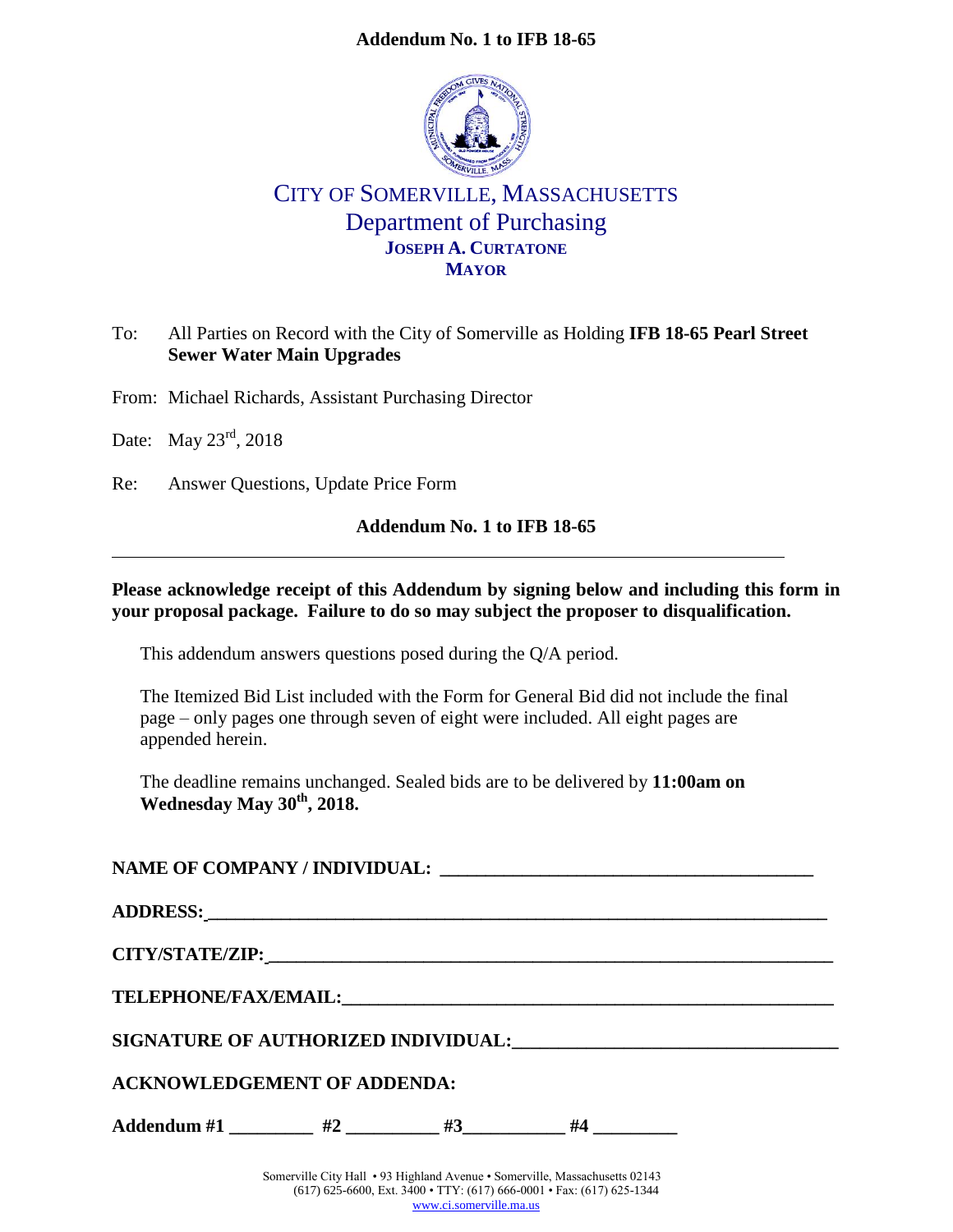#### **Addendum No. 1 to IFB 18-65**

Q. Regarding the cement mortar lining items (Item 2711.1 & Item 2711.2), is the City open to an alternative lining for the rehabilitation of the 12" and 16" water mains or must the pipes be cement mortar lined as per the specifications in the project manual?

A. The City will not be considering alternative lining options for this project.

Q. We need to keep the soil nearby the construction site for soil testing. Will this area be provided by the city?

A. Per Specification 02080, Section 1.5F, the City will not provide an area for staging of soil.

Q. Do the 6" fire services need to be fed by 6" temporary bypass piping or will 4" be sufficient?

A. 6" fire services shall be fed off of 6" temporary bypass.

Q. Would the City consider just open cut and replacing the entire run with new water pipe? There are already going to be several pits open for the cement lining of the water pipe and with all the service replacements and open cut at intersection and tee connections as shown on the plans.

A. The Contract Documents have been prepared to include cement lining of the water pipe as the preferred design approach. Should there be specific sections where open cut is proposed by the Contractor, that would be further discussed with the City and Engineer during construction.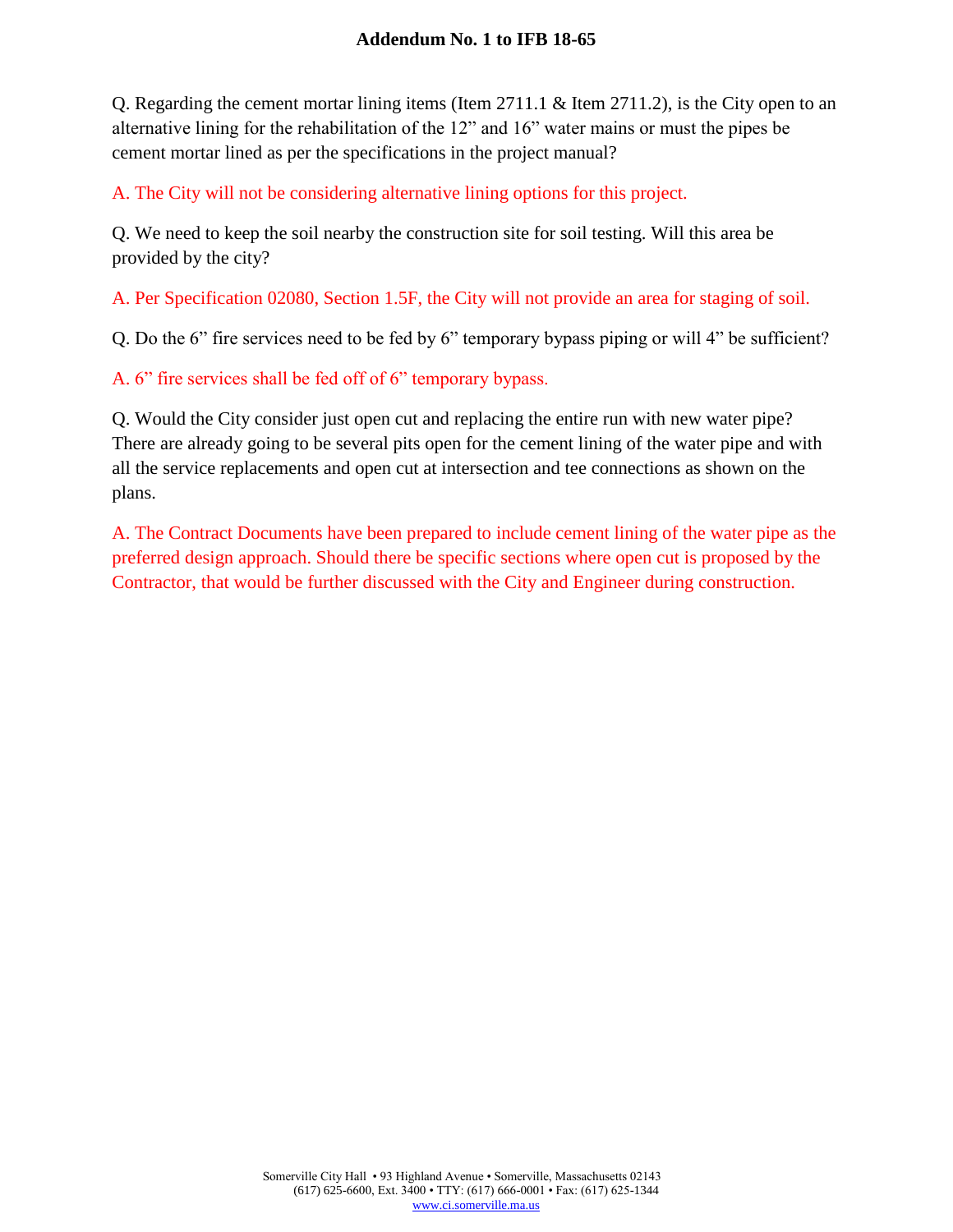## CITY OF SOMERVILLE, MA PEARL STREET WATER MAIN UPGRADES ITEMIZED BID LIST

| Item No. | <b>Description</b>                                     |            | <b>Estimated</b><br>Quantity | <b>Extended</b><br><b>Total</b> |
|----------|--------------------------------------------------------|------------|------------------------------|---------------------------------|
|          | Temporary Utility Support and Coordination             |            |                              |                                 |
| 1200.1   |                                                        |            | $\mathbf{1}$                 | \$                              |
|          | Dollars (\$                                            | ) Lump Sum |                              |                                 |
|          | Survey Construction Layout and Baseline, As-Builts     |            |                              |                                 |
| 1200.2   |                                                        |            | $\mathbf{1}$                 | \$                              |
|          | Dollars (\$                                            | ) Lump Sum |                              |                                 |
|          | Quality Control and Testing                            |            |                              |                                 |
| 1400.1   |                                                        |            | $\mathbf{1}$                 | \$18,300                        |
|          | Eighteen Thousand Three Hundred dollars and zero cents |            |                              |                                 |
|          | Dollars (\$18,300.00                                   | Allowance  |                              |                                 |
|          | Mobilization                                           |            |                              |                                 |
| 1505.1   |                                                        |            | $\mathbf{1}$                 | $\boldsymbol{\mathsf{S}}$       |
|          | Dollars (\$                                            | ) Lump Sum |                              |                                 |
|          | Sedimentation and Erosion Control                      |            |                              |                                 |
| 1568.1   |                                                        |            | $\mathbf{1}$                 | \$                              |
|          |                                                        |            |                              |                                 |
|          | Dollars (\$                                            | ) Lump Sum |                              |                                 |
|          | Traffic and Pedestrian Management                      |            |                              |                                 |
| 1570.1   |                                                        |            | $\mathbf{1}$                 | $\boldsymbol{\mathsf{S}}$       |
|          | Dollars (\$                                            | ) Lump Sum |                              |                                 |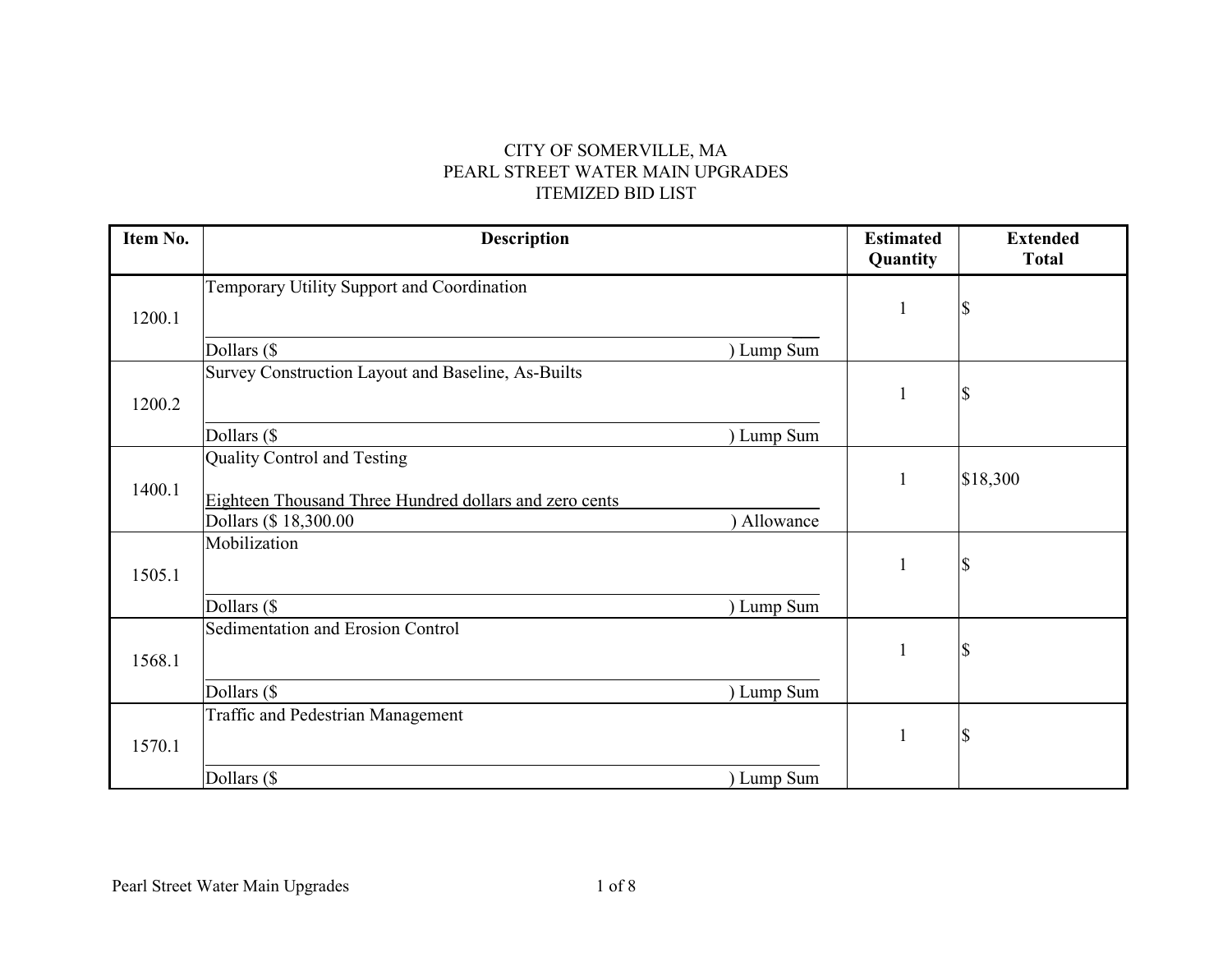|        | Remote Controlled Changeable Message Sign                                   |              |    |
|--------|-----------------------------------------------------------------------------|--------------|----|
|        |                                                                             | 20           | \$ |
| 1570.2 |                                                                             |              |    |
|        | Dollars (\$<br>per Week                                                     |              |    |
|        | Safety Signing for Construction Operations                                  |              |    |
| 1570.3 |                                                                             | 1            | \$ |
|        |                                                                             |              |    |
|        | Dollars (\$<br>) Lump Sum                                                   |              |    |
|        | <b>Vibration Monitoring</b>                                                 |              |    |
| 2015.1 |                                                                             | $\mathbf{1}$ | \$ |
|        |                                                                             |              |    |
|        | Dollars (\$<br>) Lump Sum<br>Disposal of Construction Debris as Solid Waste |              |    |
|        |                                                                             | 100          | \$ |
| 2051.1 |                                                                             |              |    |
|        | Dollars (\$<br>per TON                                                      |              |    |
|        | Disposal of Bituminous Concrete                                             |              |    |
|        |                                                                             | 1,150        | \$ |
| 2051.2 |                                                                             |              |    |
|        | Dollars (\$<br>per TON                                                      |              |    |
|        | OHM - Soil and Waste Management                                             |              |    |
| 2080.1 |                                                                             | $\mathbf{1}$ | \$ |
|        |                                                                             |              |    |
|        | Dollars (\$<br>) Lump Sum                                                   |              |    |
|        | OHM - Disposal of Soil - Less than RCS-1 (Class A)                          |              |    |
| 2095.1 |                                                                             | 1,260        | \$ |
|        | Ten and $00/100 +$<br>$=$                                                   |              |    |
|        | ) per TON<br>Dollars $(\$10.00 +$<br>$=$                                    |              |    |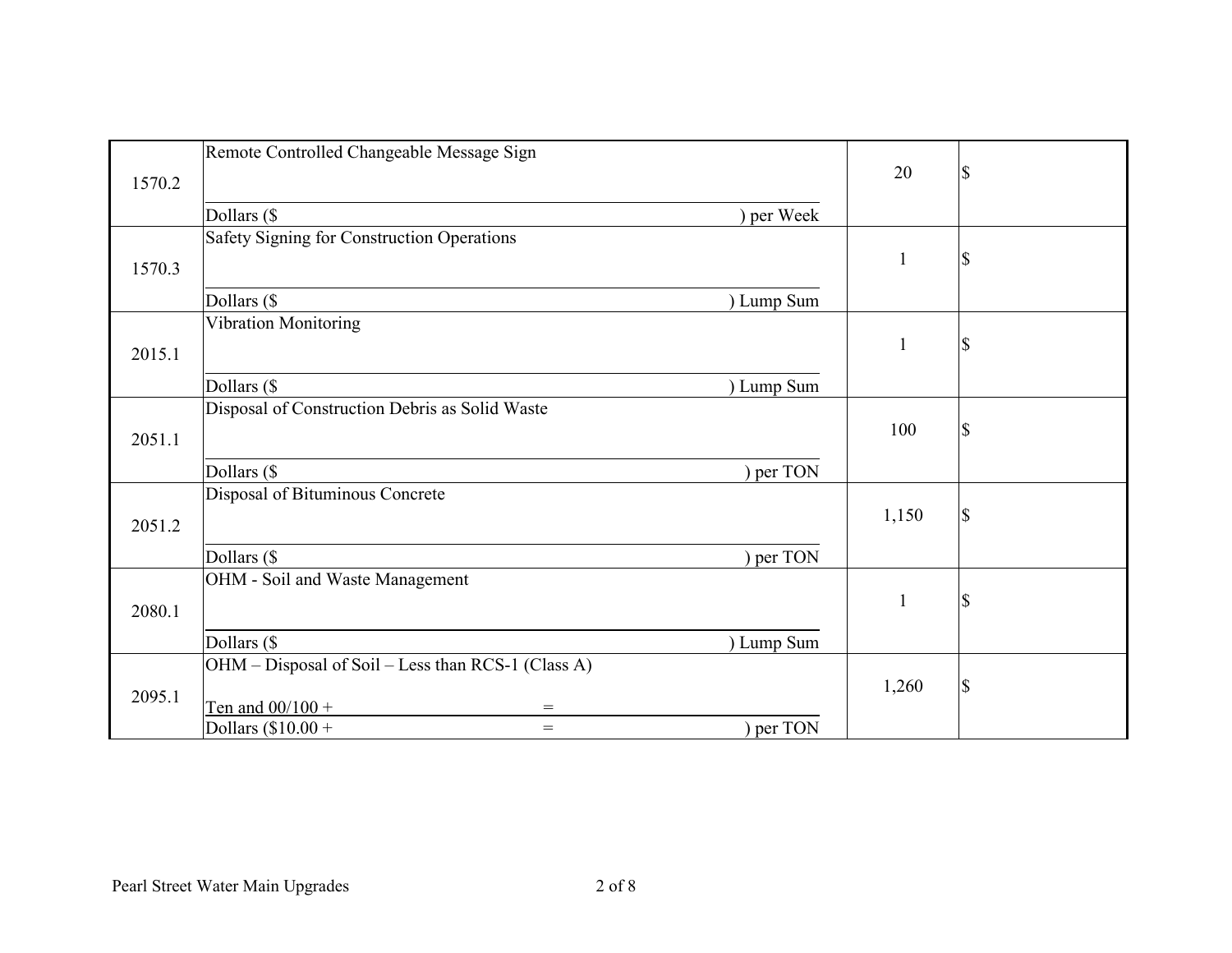|        | OHM - Disposal of Soil - Daily Cover Unlined Landfill (Class B-1)                   |           |                  |               |
|--------|-------------------------------------------------------------------------------------|-----------|------------------|---------------|
| 2095.2 |                                                                                     |           | 630              | $\mathcal{S}$ |
|        | Fifteen and $00/100 +$<br>$=$                                                       |           |                  |               |
|        | Dollars $($15.00 +$<br>$=$                                                          | ) per TON |                  |               |
|        | OHM - Disposal of Soil - Non-Hazardous Solid Waste (Class B-5)                      |           |                  |               |
| 2095.3 |                                                                                     |           | 50               | \$            |
|        | Fifty and $00/100 +$<br>$=$                                                         |           |                  |               |
|        | Dollars (\$50.00+<br>$=$                                                            | per TON   |                  |               |
|        | OHM - Disposal of Soil - Treatment of RCRA Characteristically Hazardous Soil to De- |           |                  |               |
|        | Characterize and Disposal of Soil as Non-Hazardous Waste (Class C-1)                |           | 50               | \$            |
| 2095.4 |                                                                                     |           |                  |               |
|        | Seventy-Five and $00/100 +$<br>$=$                                                  |           |                  |               |
|        | Dollars (\$75.00+<br>$=$                                                            | per TON   |                  |               |
|        | OHM - Disposal of RCRA Hazardous Waste (Class C-2)                                  |           |                  |               |
| 2095.5 |                                                                                     |           | $\boldsymbol{0}$ | \$            |
|        | Two Hundred and 00/100+<br>$=$                                                      |           |                  |               |
|        | Dollars (\$200.00+<br>$=$                                                           | per TON   |                  |               |
|        | <b>Treatment of Construction Dewatering</b>                                         |           |                  |               |
| 2140.1 |                                                                                     |           | 50               | \$            |
|        |                                                                                     |           |                  |               |
|        | Dollars (\$                                                                         | per DAY   |                  |               |
|        | <b>Test Pits</b>                                                                    |           |                  |               |
| 2210.1 |                                                                                     |           | 22               | \$            |
|        |                                                                                     |           |                  |               |
|        | Dollars (\$                                                                         | each      |                  |               |
|        | Control Density Fill for Backfill                                                   |           |                  |               |
| 2210.2 |                                                                                     |           | 25               | \$            |
|        |                                                                                     |           |                  |               |
|        | Dollars (\$                                                                         | ) per CY  |                  |               |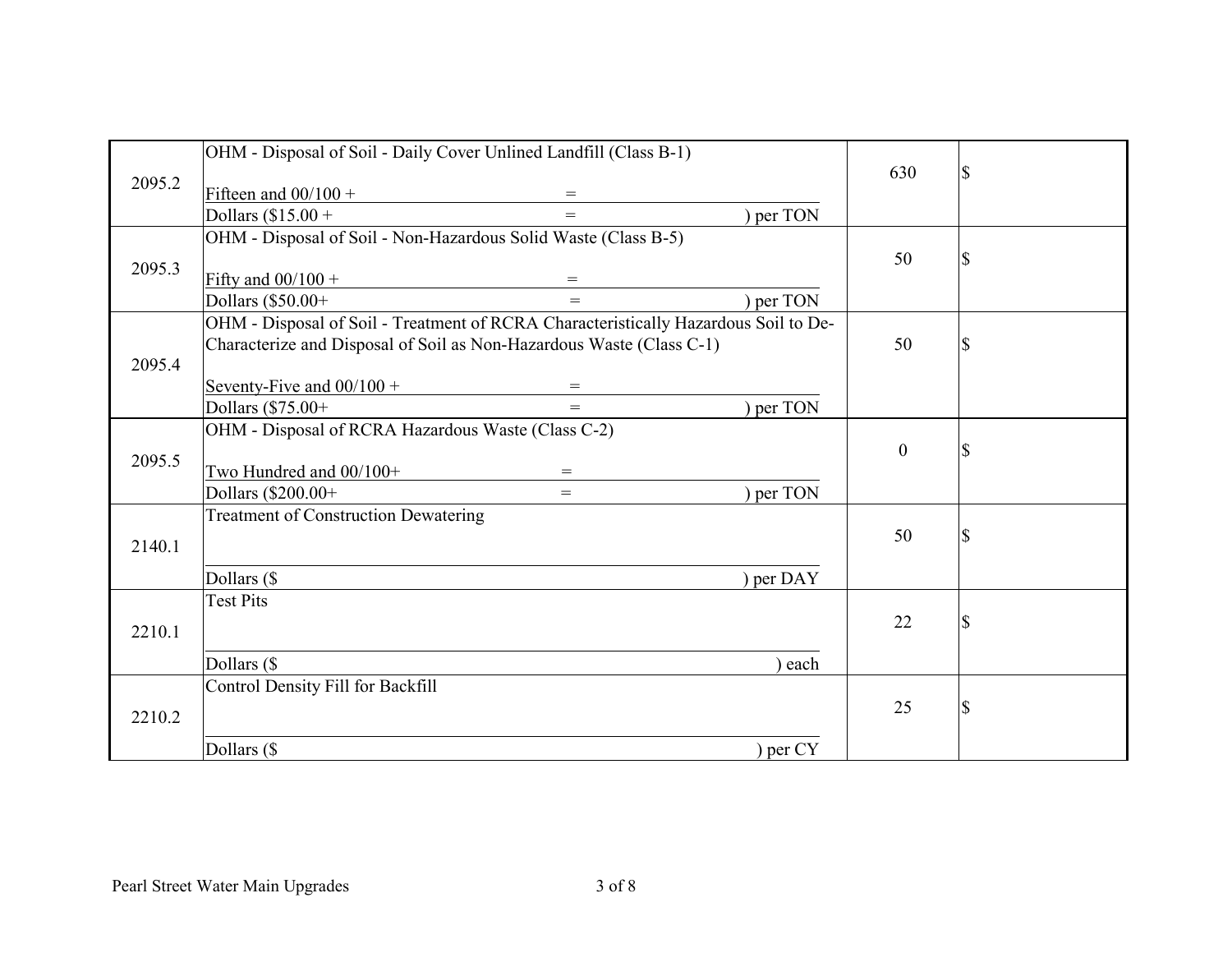| 2210.3 | Over Excavation of Geotechnically Unsuitable Material | 25  | \$            |
|--------|-------------------------------------------------------|-----|---------------|
|        |                                                       |     |               |
|        | Dollars (\$<br>) per CY                               |     |               |
|        | <b>Crushed Stone</b>                                  |     |               |
| 2210.4 |                                                       | 50  | \$            |
|        |                                                       |     |               |
|        | Dollars (<br>per CY                                   |     |               |
|        | Hot Mix Asphalt - Temporary Trench Patch              |     |               |
|        |                                                       | 460 | $\mathcal{S}$ |
| 2500.1 |                                                       |     |               |
|        | per TON<br>Dollars (                                  |     |               |
|        | Hot Mix Asphalt - Base Course                         |     |               |
|        |                                                       |     | \$            |
| 2500.2 |                                                       | 460 |               |
|        | per TON<br>Dollars (                                  |     |               |
|        | Hot Mix Asphalt - Top Course                          |     |               |
|        |                                                       |     | \$            |
| 2500.3 |                                                       | 230 |               |
|        | Dollars (\$<br>per TON                                |     |               |
|        | Remove and Reset Granite Curb                         |     |               |
|        |                                                       | 400 | \$            |
| 2500.4 |                                                       |     |               |
|        | Dollars (\$<br>per LF                                 |     |               |
|        | Driveways and Sidewalks                               |     |               |
|        |                                                       | 420 | \$            |
| 2500.5 |                                                       |     |               |
|        | per SY<br>Dollars (\$                                 |     |               |
|        |                                                       |     |               |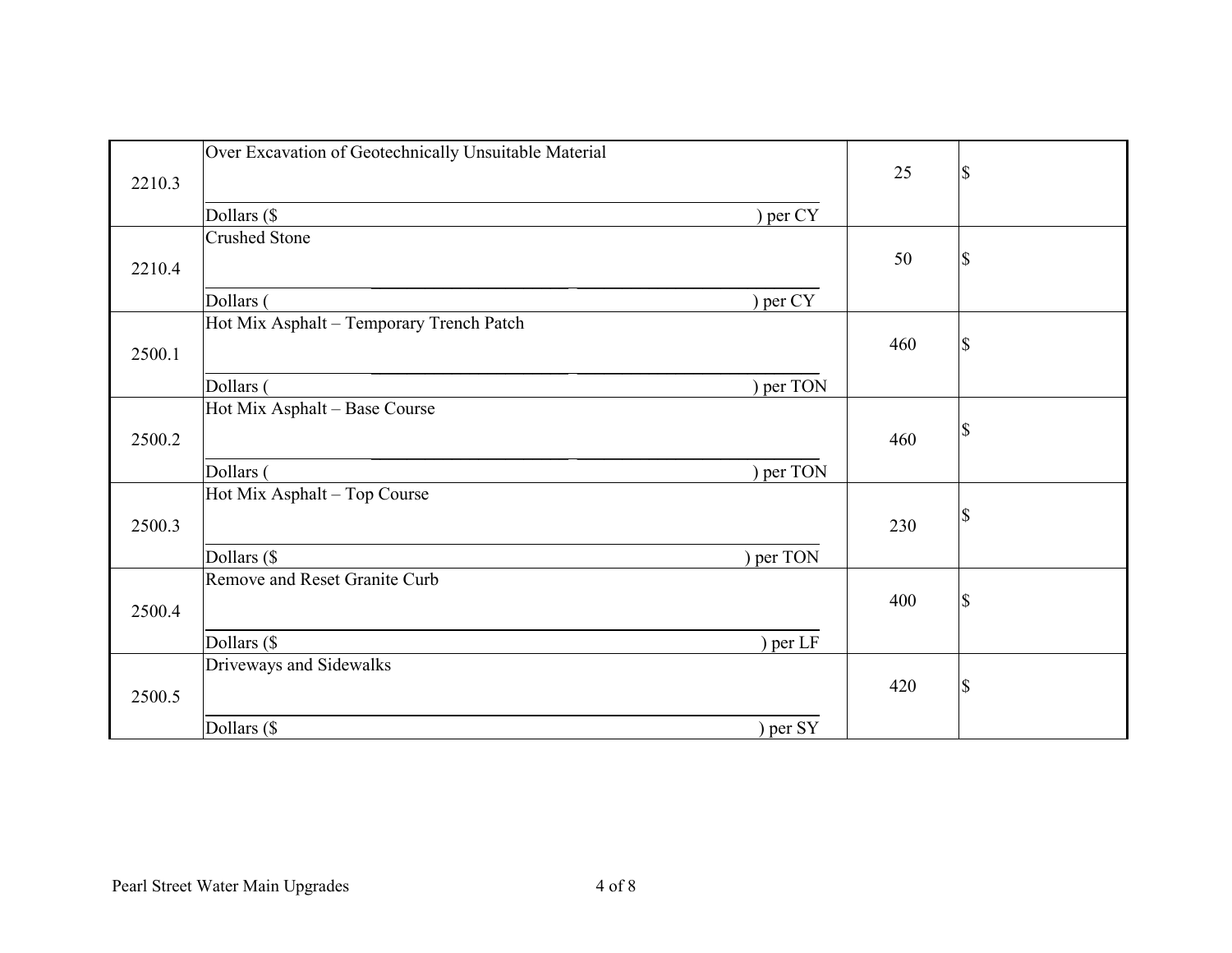|        | 16" DI Water Main                  |          | 154    | $\mathcal{S}$ |
|--------|------------------------------------|----------|--------|---------------|
| 2615.1 |                                    |          |        |               |
|        | Dollars (\$                        | ) per LF |        |               |
|        | 12" DI Water Main                  |          |        |               |
| 2615.2 |                                    |          | 402    | $\mathcal{S}$ |
|        |                                    |          |        |               |
|        | Dollars (\$                        | per LF   |        |               |
|        | 10" DI Water Main                  |          |        |               |
| 2615.3 |                                    |          | 41     | $\mathbb{S}$  |
|        | Dollars (\$                        | per LF   |        |               |
|        | 8" DI Water Main                   |          |        |               |
|        |                                    |          | 80     | $\mathcal{S}$ |
| 2615.4 |                                    |          |        |               |
|        | Dollars (\$                        | per LF   |        |               |
|        | 6" DI Water Main                   |          |        |               |
| 2615.5 |                                    |          | 416    | $\mathcal{S}$ |
|        |                                    |          |        |               |
|        | Dollars (\$                        | per LF   |        |               |
|        | 4" DI Water Main                   |          |        |               |
| 2615.6 |                                    |          | 6      | $\mathbb{S}$  |
|        |                                    |          |        |               |
|        | Dollars (\$                        | per LF   |        |               |
|        | Fittings, Couplings and Restraints |          |        |               |
| 2615.7 |                                    |          | 30,986 | $\mathcal{S}$ |
|        | Dollars (\$                        | per LB   |        |               |
|        |                                    |          |        |               |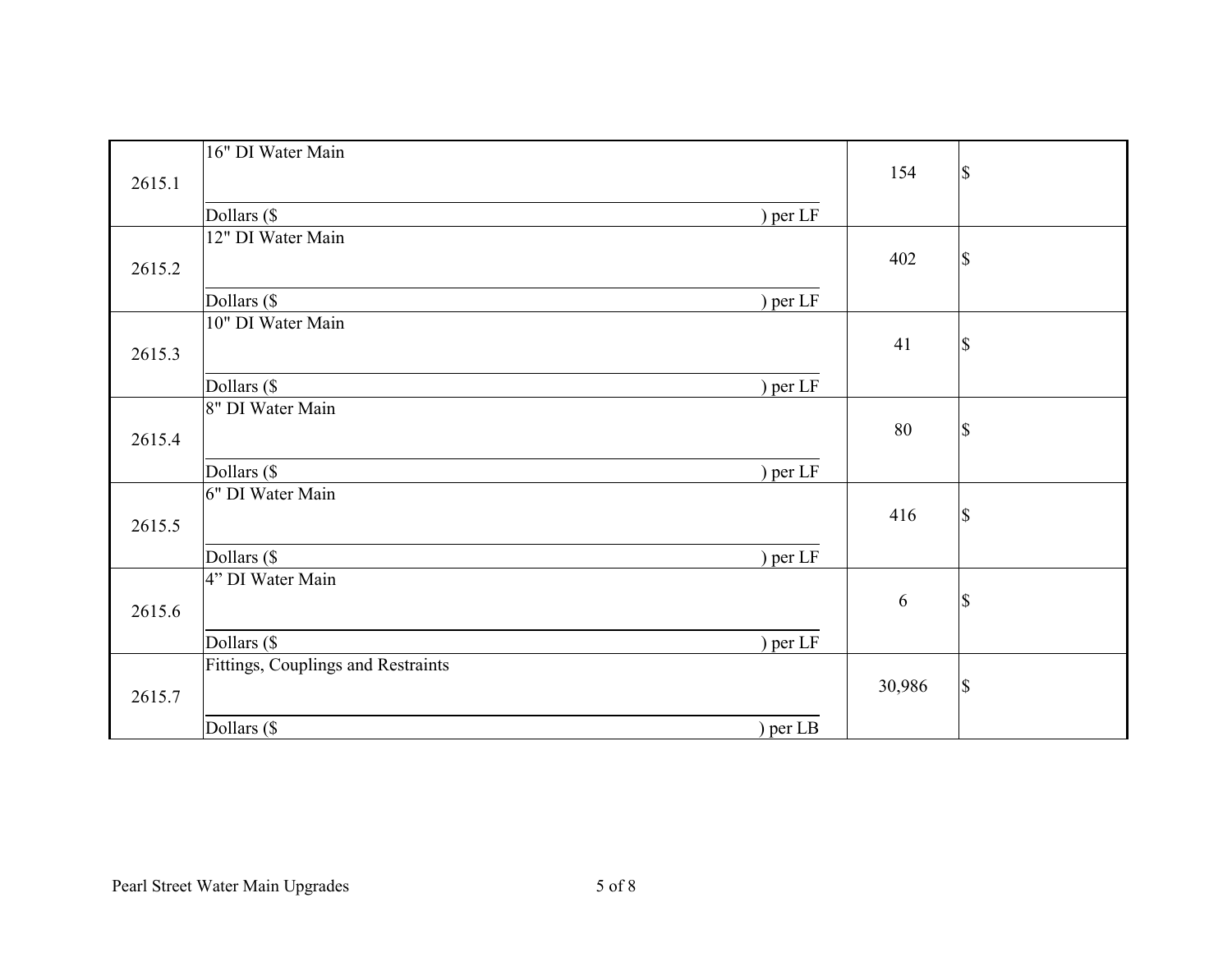|        | 16" Butterfly Valve and Gate Box | 19           | <sup>\$</sup> |
|--------|----------------------------------|--------------|---------------|
| 2640.1 |                                  |              |               |
|        | Dollars (\$<br>each              |              |               |
|        | 12" Gate Valve and Gate Box      |              |               |
| 2640.2 |                                  | 33           | $\mathcal{S}$ |
|        |                                  |              |               |
|        | Dollars (\$<br>each              |              |               |
|        | 10" Gate Valve and Gate Box      |              |               |
| 2640.3 |                                  | 5            | S             |
|        | Dollars (\$<br>each              |              |               |
|        | 8" Gate Valve and Gate Box       |              |               |
|        |                                  | 12           | <sup>\$</sup> |
| 2640.4 |                                  |              |               |
|        | Dollars (\$<br>each              |              |               |
|        | 6" Gate Valve and Gate Box       |              |               |
| 2640.5 |                                  | 26           | $\mathcal{S}$ |
|        |                                  |              |               |
|        | Dollars (\$<br>each              |              |               |
|        | 4" Gate Valve and Gate Box       |              |               |
| 2640.6 |                                  | 5            | S             |
|        |                                  |              |               |
|        | Dollars (\$<br>each              |              |               |
|        | Air Relief Valve/Blowoff         |              |               |
| 2640.7 |                                  | $\mathbf{1}$ | <sup>\$</sup> |
|        |                                  |              |               |
|        | Dollars (\$<br>each              |              |               |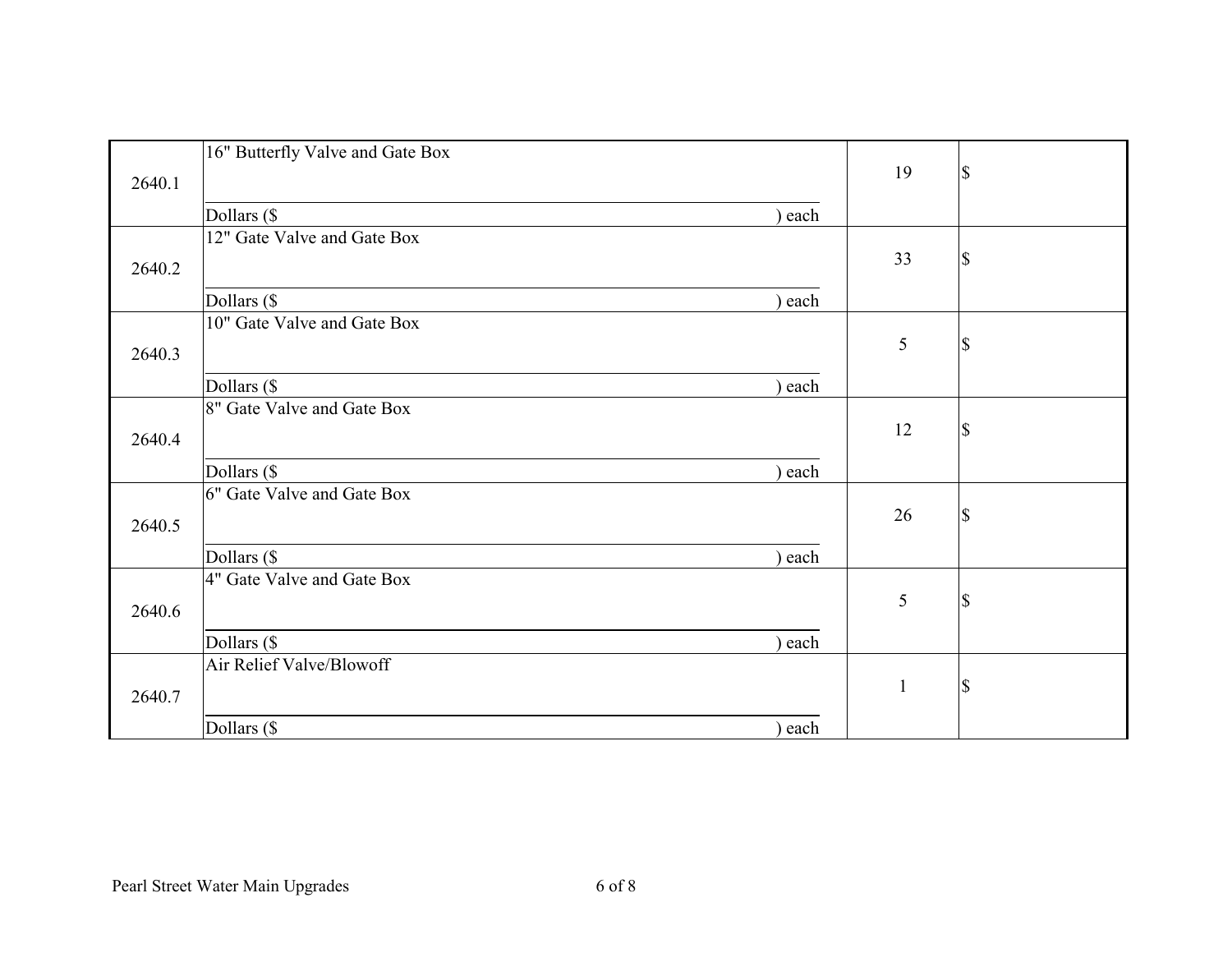| 2645.1 | Hydrants                                         | 11           | \$ |
|--------|--------------------------------------------------|--------------|----|
|        | Dollars (\$<br>each                              |              |    |
|        | Water Service Replacement                        |              |    |
|        |                                                  |              |    |
| 2660.1 |                                                  | 1,143        | \$ |
|        | Dollars (\$<br>per LF                            |              |    |
|        | <b>Transfer Existing Water Service</b>           |              |    |
| 2660.2 |                                                  | $\mathbf{1}$ | \$ |
|        |                                                  |              |    |
|        | Dollars (\$<br>each                              |              |    |
|        | <b>Temporary Bypass Piping</b>                   |              |    |
| 2685.1 |                                                  | $\mathbf{1}$ | \$ |
|        |                                                  |              |    |
|        | Dollars (\$<br>) Lump Sum                        |              |    |
|        | Cleaning and Cement Mortar Lining 16" Water Main |              |    |
| 2711.1 |                                                  | 1,421        | \$ |
|        |                                                  |              |    |
|        | Dollars (\$<br>per LF                            |              |    |
|        | Cleaning and Cement Mortar Lining 12" Water Main |              |    |
| 2711.2 |                                                  | 2,537        | \$ |
|        |                                                  |              |    |
|        | Dollars (\$<br>per LF                            |              |    |
|        | Tree Protection and Maintenance                  |              |    |
| 2930.1 |                                                  | $\mathbf{1}$ | \$ |
|        |                                                  |              |    |
|        | Dollars (\$<br>) per Lump Sum                    |              |    |